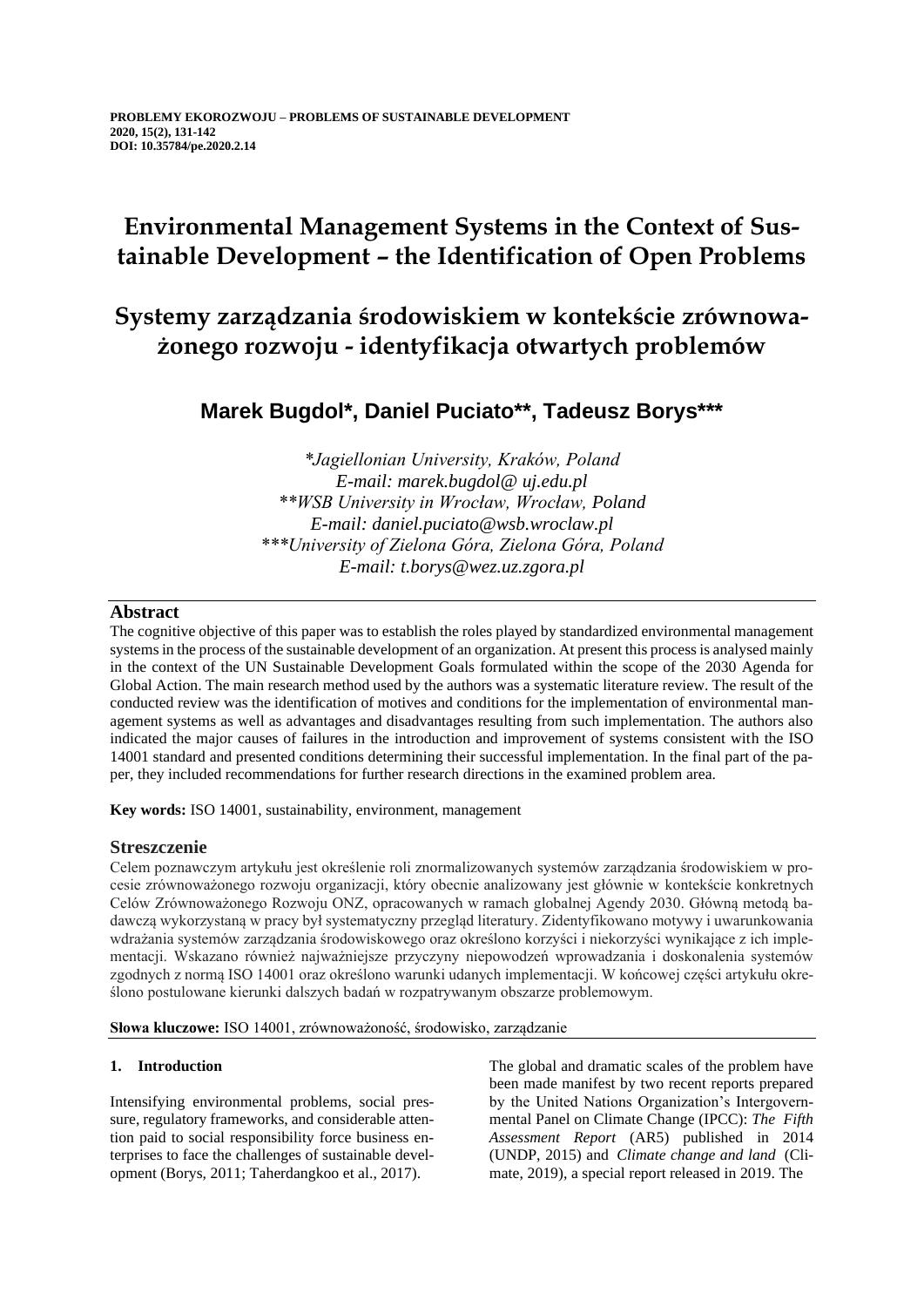

Figure 1. A basic systemic approach to environmental management, source: the authors' own work

conclusion common for both documents is that if the planet and its climate are to be saved, mankind has to replace its current lifestyle by a more pro-environmental one.

An even broader context for this demand is constituted by *Transforming Our World: The 2030 Agenda for Global Action – 2030* (Document, 2015), a document adopted by the UN in 2015. At present it is the leading global strategy, which replaced the Millennium Development Goals established in 2000. The Agenda is the most important point of reference for individual national strategies emphasizing the features of the new development paradigm (a sustainable development strategy) or its subjective sense (an intelligent and/or responsible character of development) (Document 2015).

A considerably positive role in such replacement processes can be played by pro-environmental behaviours at the microeconomic level of particular organizations (business enterprises, public administration units, etc.). Pro-environmental behaviours should complementarily combine the following three approaches:

- the educational approach based on inspiring people to change their awareness towards embracing pro-environmental behaviours;
- the economic approach assuming a complete internalization of external environmental effects (Ahmad, Shoeb, 2015);
- the managerial approach introduced by using various techniques, methods and systems of managing the environment.

It is the third approach that constitutes the subject matter of the analyses conducted in this paper, with

special emphasis placed on the role of the trend towards standardization in the development of environmental management systems. In the past dozen or so years this trend has been spreading dynamically and exerting substantial influence on the majority of management systems. The prevalence of the standardization of human activities in the current civilization is described, among others, in the book entitled *Management Systems in the Standardized World* (Łańcucki, 2019)*.*

It should be noted that systems or strategies making up environmental management constitute an increasingly large group of environmental protection instruments used at the microeconomic level. This is illustrated in Figure 1.

Obviously, the systems and strategies included in Figure 1 do not exhaust the whole set of operational tools or concepts introducing or supporting environmental management. This set also comprises such pro-environmental practices as green supply chain management, green human resources management, green public procurement, or the closed circuit concept. These managerial practices also convey well the gist of the principles of the green economy (Żak, 2015).

Among environmental management systems, four systems present a strategic approach to environmental issues: two systems standardized according to the ISO 14 000 standards, one energy management system based on the ISO 50 000 standards, and a nonstandardized system defined in the EMAS Regulation. Experts are of the unanimous opinion that the leading role is played by the environmental management system built in accordance with the interna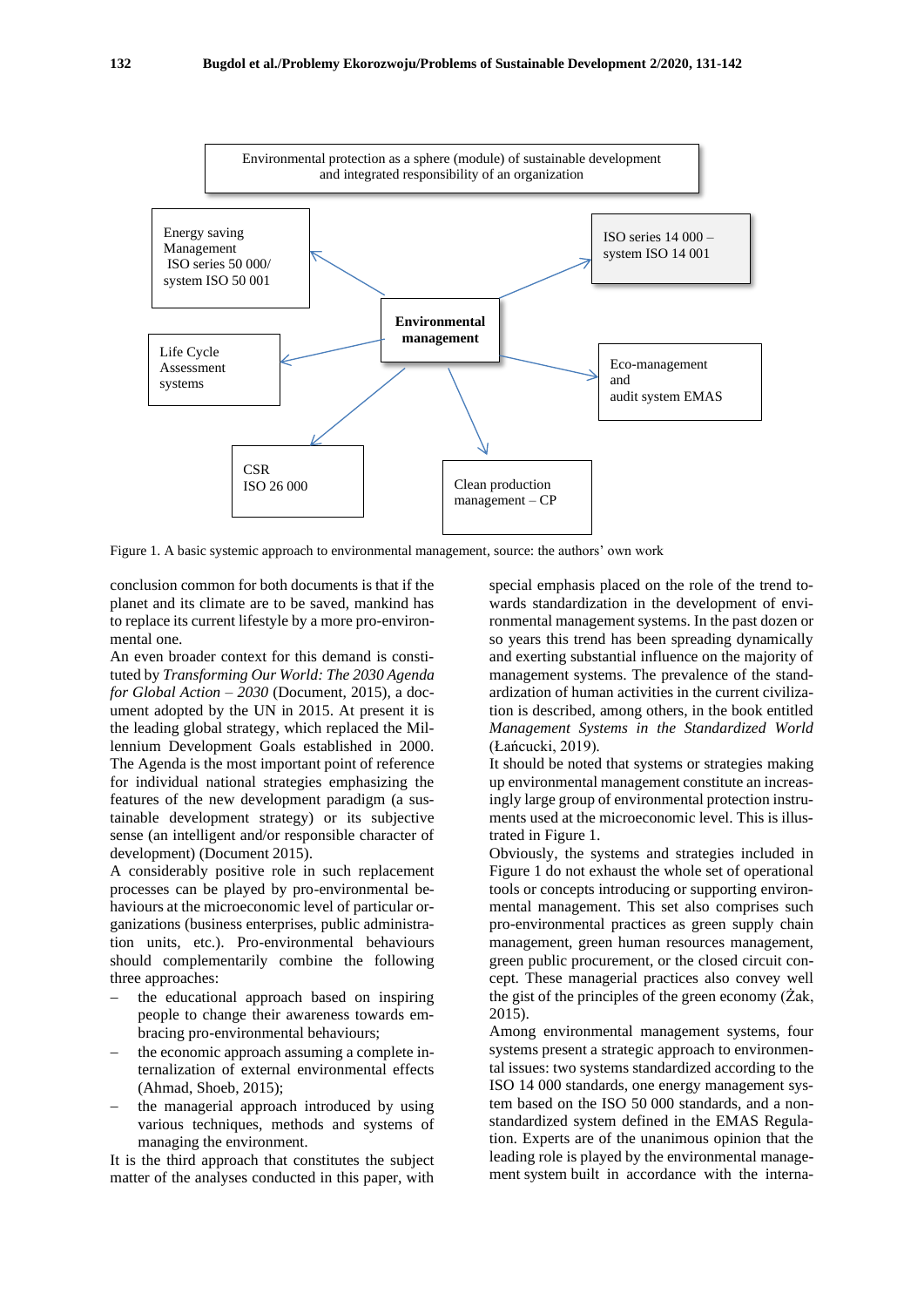tional ISO 14001 standard (Habakuk et al., 2016; Puciato, Goranczewski, 2011; Sardana et al., 2018), which is a key element in the considerable set of standards marked as ISO 14 000 (cf. Matuszak-Flejszman, 2019). After the quality management system, it is currently the second most popular standardized management system, and the number of acquired ISO 14001 certificates is growing constantly (Neves et al., 2017; Suzana et al., 2017).

Although the popularity of systems based on the ISO 14001 standard is still lower than that of quality management systems, the question arises about the causes of so many entrepreneurs being persuaded to invest in the implementation, maintenance, and potential certification of an environmental management system based on the ISO 14001 standard. This paper is an attempt to answer the aforementioned question.

There is broad consensus that the essence of an environmental management system compliant with the requirements of the ISO 14001 standard is ensuring an organization's continuous development in the field of environmental management, and the objective of such a system is to minimize negative impact on the environment.

Following the phenomena described above, the recent years have witnessed a growing number of publications on environmental management systems. They discuss problems connected with the environmental, social, economic, and organizational aspects of the sustainable development of business enterprises (Adamczyk, 2001; Arena et al., 2012; Zhang et al., 2014). Nevertheless, few of them are critical works indicating, for example, the advantages and disadvantages of implementing such systems, the causes of failures in their implementation, or the potential areas of their improvement towards sustainability. The bridging of these research gaps is the main task of this paper, while its cognitive objective is to establish the roles played by standardized environmental management systems in the process of the sustainable development of an organization.

#### **2. Research methodology**

The main research method used by the authors was a systematic literature review. The literature on the subject was reviewed in the course of the following stages: (1) selecting key words: ISO 14001, sustainability, environment, management, (2) searching for works containing the identified key words in the following databases: Academic Search Ultimate, including Business Source Ultimate, Education Resources Information Center, AGRICOLA, Open Dissertations, Green FILE, Newspaper Source, and Google Scholar, (3) becoming familiar with the returned publications, (4) reviewing the publications, (5) preparing a map of the available literature, (6)

summarizing the selected publications, and (7) arranging the collected research material. The applied procedure is consistent with the general methodology of conducting research (Creswell, 2013; Easterby-Smith et al., 2015) and the methodology of research in management sciences (Easterby-Smith et al., 2015),

The main goals of the conducted literature review were to identify the following: (1) motives and conditions for the implementation of environmental management systems, (2) advantages and disadvantages resulting from the use of environmental management systems, (3) major causes of failures in their implementation, (4) improvements in environmental management systems towards sustainability, (5) conditions of the successful implementations of environmental management systems, (6) research gaps in the analysed area of knowledge, (7) directions of further research.

# **3. Environmental management systems and sustainable development of business enterprises**

On the date of the preliminary survey the queried databases contained 21 articles in which the following two key words dominated: IS0 14001 and sustainability. The extension of the scope of search by the databases ERIC, Green FILE, Open Dissertations, and Newspaper Source resulted in further 23 publications, including 18 peer-reviewed academic papers.

An analysis of the content of the indicated literature showed the existence of relations between environmental management systems and sustainable development. Arena et al. (2012) showed that an environmental management system consistent with the ISO 14001 standard was important for sustainable development because it often constitutes the main instrument used to achieve sustainable development of an enterprise (Boroń, Kosiek, 2019; Zhang et al., 2014). Salim et al. (2018) proved on a documentary basis that the ISO 14001 standard contributed to the necessity of organizational commitment to sustainable manufacturing processes. In many business enterprises, persons responsible for the environmental management systems also take care of their sustainable development (Millward, 2009; Whitlock, 2016). Poltronieri et al. (2018) showed furthermore that the use of integrated management systems was of particular importance in the effective implementation of sustainable development principles. The process of creating such systems consists in integrating particular elements of formalized management systems, while integration itself means a combination of at least two systems – ISO 9001 and ISO 14001, or more and more often three systems – ISO a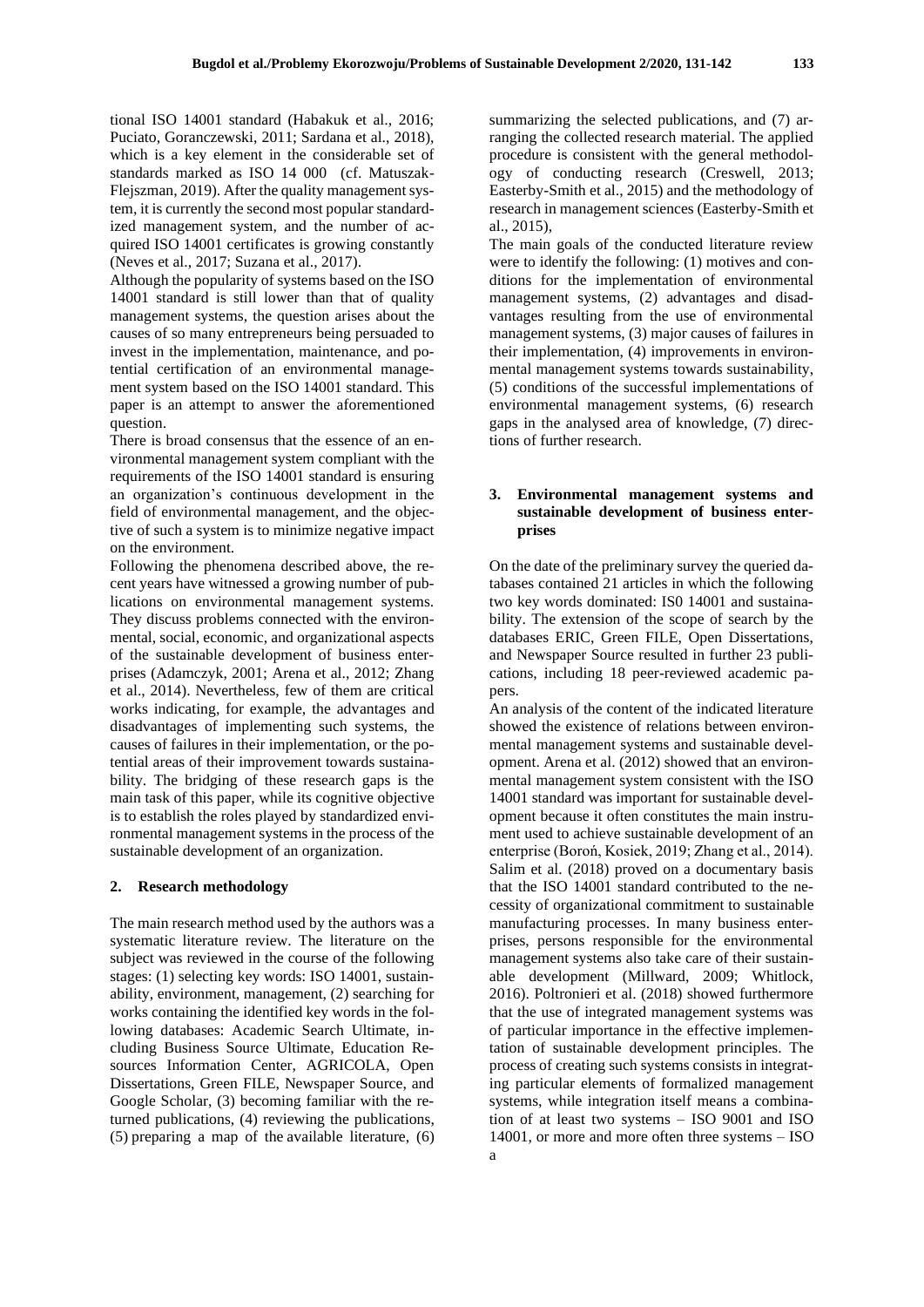

Figure 2. An environmental management system in the process of integrating specialist dedicated management systems, source: the authors' own work

9001, ISO 14001 and OHSAS 18001 (ISO 45001)<sup>1</sup> with an important role in the process of integration played by risk management (cf. Fig. 2) (Kafel, Sikora, 2011, p. 5).

The conducted literature review allowed the authors to identify a few key research areas, including the following:

- 1) motives and conditions for implementing environmental management systems (Arena et al., 2012; Habakuk et al., 2016; Kassolis, 2007; Simpson et al., 2014),
- 2) advantages and disadvantages of implementing environmental management systems (Graafland, 2018; Habakuk et al., 2016; Khor, et al., 2013; Li et al., 2016),
- 3) actions that organizations may take with a view to strengthening environmental management systems (Hojnik et al., 2018; Jabbour et al., 2015; Li et al., 2016),
- 4) attempts at combining an integrated system of managing quality, environment, occupational health and safety with the Responsible Care programme functioning in the chemical industry (Khair et al., 2018).

Continuing the literature review, the authors found that the selected databases returned an impressive number of over 28000 records indicating articles on various environmental aspects and the concept of sustainability in the practice of organizational management, with the decisive majority of them pertaining to natural resources (e.g. water) management or describing activities undertaken by public institutions rather than business enterprises.

The analysed publications included also three other issues important in the context of this paper's objective and tasks. The first of them concerns factors and motives influencing the implementation of environmental management systems, methods and tools in organizations (Huang et al., 2011; Ibrahim et al., 2019; Kothari et al., 2018; Neves et al., 2017; Rola

et al., 2013; Roxas et al., 2012; Sardana et al., 2018; Taherdangkoo et al., 2017). Described analyses comprised concrete internal (e.g. organizational) factors, external factors (e.g. institutional and political solutions), and conditions facilitating the implementation of the concept of sustainable development in value chains (Skowrońska, 2009). The second issue pertains to conditions determining pro-ecological organizational management methods (Craig et al., 2013; Opon et al. 2019; Schuler et al., 2017; Jain et al., 2018; Chen-Lung, Chwen, 2007; Dai et al., 2017; Ahmad, 2015; Sardana et al., 2018; Silvestre et al., 2017; Pinto et al., 2018). The third issue is related to the application of environmental management systems in enterprises representing various business sectors (Hoffrén et al., 2009; Kothari et al., 2018).

#### **4. Motives and conditions for implementing environmental management systems**

The literature review made it possible to distinguish key motives and conditions for the implementation of environmental management systems. It should be noted that such motives are in fact expected (potential) benefits from the introduction of such systems. Thus, the preliminary findings indicate that the main motives include the following:

- an image-related motive: an expected improvement and/or a more effective creation of an enterprise's positive public image (Arena et al., 2012; Graafland, Johan, 2018; Jovanovic, Janiic,  $2018$ ); publishing information on the effects of efforts aimed at reducing environmental impact helps to create a positive image of an enterprise for the public, thus improving its market position (Arena et al., 2012; Habakuk et al., 2016; Simpson, Sroufe, 2014);
- a motive resulting from the awareness of compliance with environmental protection regula-

<sup>&</sup>lt;sup>1</sup> ISO 45001 is the first internationally recognized standard applicable to occupational health and safety systems. It is to replace the OHSAS 18001 standard, which will be withdrawn on 12 March 2021. It means that as of this date all

organizations holding currently valid OHSAS 18001 certificates, in order to maintain their continued validity, will be obliged to update their systems to meet the requirements of the ISO 45001 standard.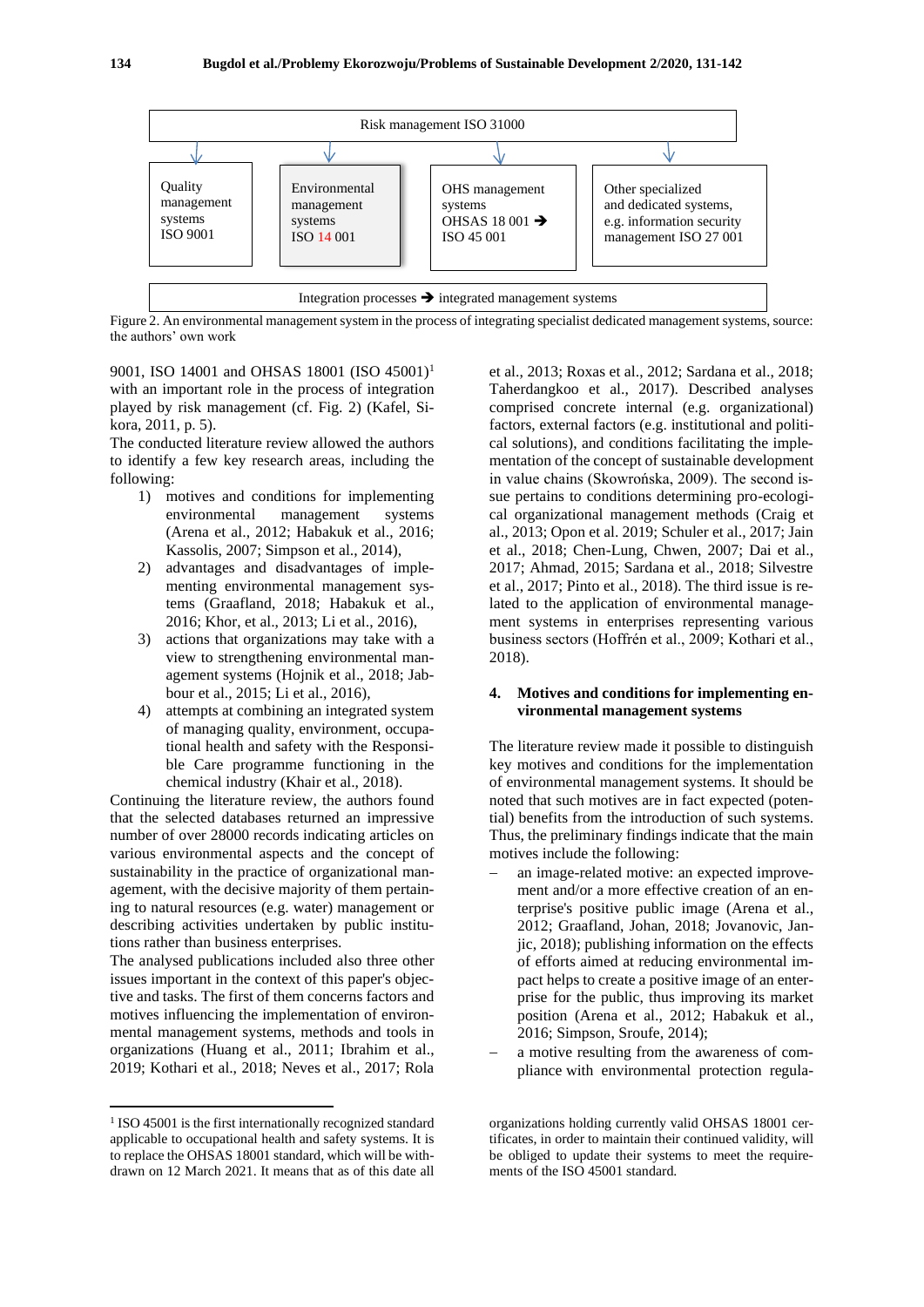tions: more and more attention paid to good reputation and compliance with environmental protection regulations, including the necessity of reducing the emissions of carbon dioxide and the consumption of fossil fuels (Habakuk et al. 2016; Neves et al., 2017); this motive results from the necessity of ensuring the achievement of the required legal status with respect to environmental protection; one of the important recommendations of the ISO 14001 standards is to identify legal requirements binding for an organization; therefore, it is difficult to overestimate the motivational significance of legal and administrative regulations whose cognitive, regulatory and normative elements of an institutional environment are strongly connected with positive attitudes of managers towards environmental sustainability, which, in turn, exerts a positive influence on the environmental sustainability orientation (ESO): the knowledge of environmental issues, sustainable practices, and commitment to sustainable development (Roxas, Coetzer, 2012);

- a motive related to ecological awareness: this motive focuses on responsibility for the environment and increased ecological awareness is more and more emphasized in the literature on the subject (Arena et al., 2018; Tocan, 2016); it also appears in the contexts of both the importance of employees' ecological education and CSR;
- a motive concerning better adjustment to market requirements, including increasing awareness of the necessity of implementing a strategy of ecological marketing (Zaremba-Warnke, 2009), ensuring effective reactions to questions and pressure from customers, and improving an organization's ability to compete with businesses holding ISO14001 certificates (Arena et al., 2012; Simpson, Sroufe, 2014); the implementation of a system is regarded as a response to pressure from business partners connected (Ibrahim et al., 2019; Rola et al., 2013),
- an information (identification) motive from the knowledge management area: what is emphasized is a plan to introduce a system of knowledge, convictions, and interests of owners (Simpson, Sroufe, 2014; Habakuk et al., 2016),
- an economic motive: it results from the awareness of conducting economic calculations and a certain economic compulsion to curb increasing environmental fees, improved opportunities for obtaining funds from external sources, cost reduction (Arena et al., 2012; Huang et al., 2011; Jovanovic, Janjic, 2018; Tocan, 2014).

The most important conditions determining the successful implementation of environmental systems are the following:

the type and size of an organization – research shows that larger, multinational, mainly industrial enterprises active in export markets are to a larger extent obliged to follow environmental management practices (Urban et al., 2012),

- − the level of revenues businesses with high revenues are the most interested in acquiring environmental certificates (Hoffrén et al., 2009; Singh et al., 2014),
- the necessity to adjust to prevailing conditions, including institutional ones – business enterprises usually declare that ecology and sustainable development constitute no problems for them, but in practice few of them carry out activities aimed at improving ecological efficiency (Huang et al., 2011; Neves et al., Hoffrén, Apajalahti, 2009; Roxas et al., 2012; Taherdangkoo et al., 2017).

#### **5. Advantages and disadvantages of using environmental management systems**

The identified group of expected advantages generating motivation for the implementation of a system based on the ISO 14001 standard can be referred to as *ex ante* advantages (usually formulated before system implementation). This part of the paper focuses on identifying *ex post* advantages, that is ones that appear within the functioning processes of an ISO 14001 standardized system. The literature review revealed a few groups of advantages resulting from the implementation of an environmental management system for employees, suppliers, customers, and other stakeholder groups. They are as follows:

- managerial advantages: it is the largest group of the identified advantages. Thanks to the implementation of the requirements provided for in the ISO 14001 standards, it is also possible to pursue successfully strategic economic objectives of an organization, maintaining simultaneously compliance with the principles of environmental protection (Dai et al., 2017),
- environmental advantages (for the environment / its protection) and advantages in the area of environmental risk management; the literature on the subject stresses that organizations holding ISO 14001 certificates cope with environmental problems better than those that have not implemented and certified an environmental management system (Li, Hamblin, 2016),
- − advantages related to efficiency: system implementation is followed by improvement in economic and environmental (sozoeconomic) efficiency consisting in lower environmental fees, reduced negative impact on the environment, etc. (Jovanovic, Janjic, 2018).

Among the identified disadvantages, the following should be indicated:

the necessity of incurring additional costs and encumbering employees with additional tasks at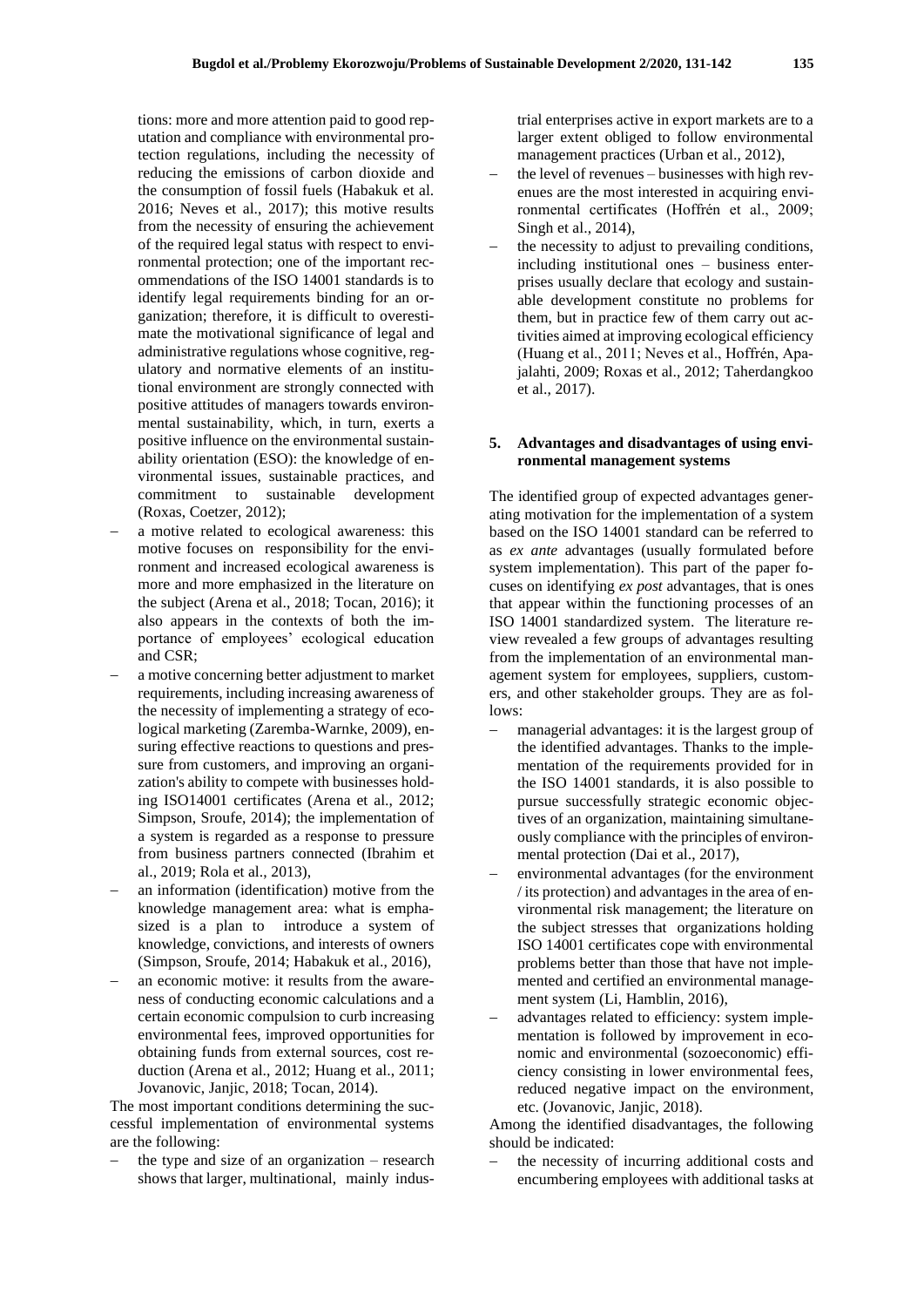the stage of system implementation (Habakuk, Gurvits, 2016),

- the risk of failure to implement an environmental management system – despite implementing a system based on the ISO 14001 standard, some organizations fail to lower the volume of wastes, to reduce ecological costs (Dejkovski, 2016; Graafland, 2018; Khor, Udin, 2013; Rino et al., 2017; Sumiani et al., 2015).
- −

# **6. The most important causes of system implementation failures**

As a result of the conducted literature review, the authors distinguished a few groups of reasons for the unsuccessful implementation of environmental management systems. The most significant of them are as follows:

- limited ecological knowledge and awareness: some groups of managers are still interested more in satisfying the expectations of stakeholders rather than acquiring environmental benefits (Rino et al., 2017; Santos et al., 2016; Simpson, Sroufe, 2014; Zhang et al., 2014);
- financial costs: a system implementation process tends to be difficult because of not only high certification costs but also the necessity of incurring high and unplanned capital expenditures and modernization costs (Kothari et al., 2018; Rino et al., 2017; Santos et al., 2016);
- − organizational problems: limited and gradually decreasing motivation as well as a process of changes in an organizational culture that is too slow or misdirected (Santos et al., 2016), difficulties with managing key processes connected with the environmental aspects of carried out tasks (Lee et al., 2017), failure to emphasize the necessity of preventing wastage (Sumiani et al., 2015), or difficulties with fulfilling the criteria of the ISO 14001 standard itself (Kothari et al., 2018),
- − disturbances in the pursuit of environmental objectives: although difficult to achieve within a short time, an increase in the level of eco-efficiency resulting mainly from reduced consumption of natural resources is an important indication of the correct functioning of an implemented system (Hoffrén, Apajalahti, 2009).

# **7. Improvements in environmental management systems towards sustainability**

Researchers propose various actions aimed at improving the effectiveness and efficiency of environmental management systems. The most important of them include the following:

− environmental training programmes organized to increase employees' awareness of environmental issues (Jabbour et al., 2015; Rino et al., 2017),

- − accurate identification of environmental factors, encouragement to develop advanced technologies facilitating pollution monitoring (Zhang, et al., 2014),
- establishment of procedures concerning: environmental objectives and their operationalization, pollution reduction, periodic internal audits, commitment of all employees, assessment of environmental results, and managerial reviews (Fura, 2012).

The conducted research indicates that some organizations also undertake system improvement actions exceeding the requirements specified in the ISO 14001 standard. The most common of such actions are as follows:

- integrating all management systems functioning in a given organization, e.g. pollution prevention, life cycle assessment, environment management information system, green supply chain, environment performance evaluation and other management tools (Khor, Udin, 2013; Kumar et al., 2008);
- implementing eco-innovations with particular emphasis placed on process-related innovations (Hojnik et al., 2018; Li, Hamblin, 2016; Zhang, et al., 2014);
- carrying out pro-ecological investment projects – both *hard* ones aimed at infrastructure development and *soft* ones focused on human resources (Rino et al., 2017),
- improving an organizational culture towards environmental friendliness (Li, Hamblin, 2016).

# **8. Conditions for successful implementations of environmental management systems**

The performed literature review shows a rather clear picture of conditions determining pro-ecological methods of managing organizations. Organizations need reliable data and high quality information to be able to decide which direction to choose, to be familiar with major environmental threats and opportunities resulting from the application of pro-environmental concepts and tools. The awareness of initiatives related to sustainable development goes hand in hand with the conviction that such development is important for an organization's success. Important internal sources include management, business meetings, and sustainable development reports. The popularizing function is fulfilled by professional and sectoral associations as well as partners in supply chains. What is necessary in this case is the integration of two global sustainable development perspectives, i.e. the pillars of sustainable development (environment, economy, society) and the objectives of sustainable development (Craig, Allen, 2013; Opon, Henry, 2019) (cf. Fig. 3).

It is not insignificant in the context of shaping the awareness of ecology, and the awareness itself may cause organizations not to act instrumentally, but to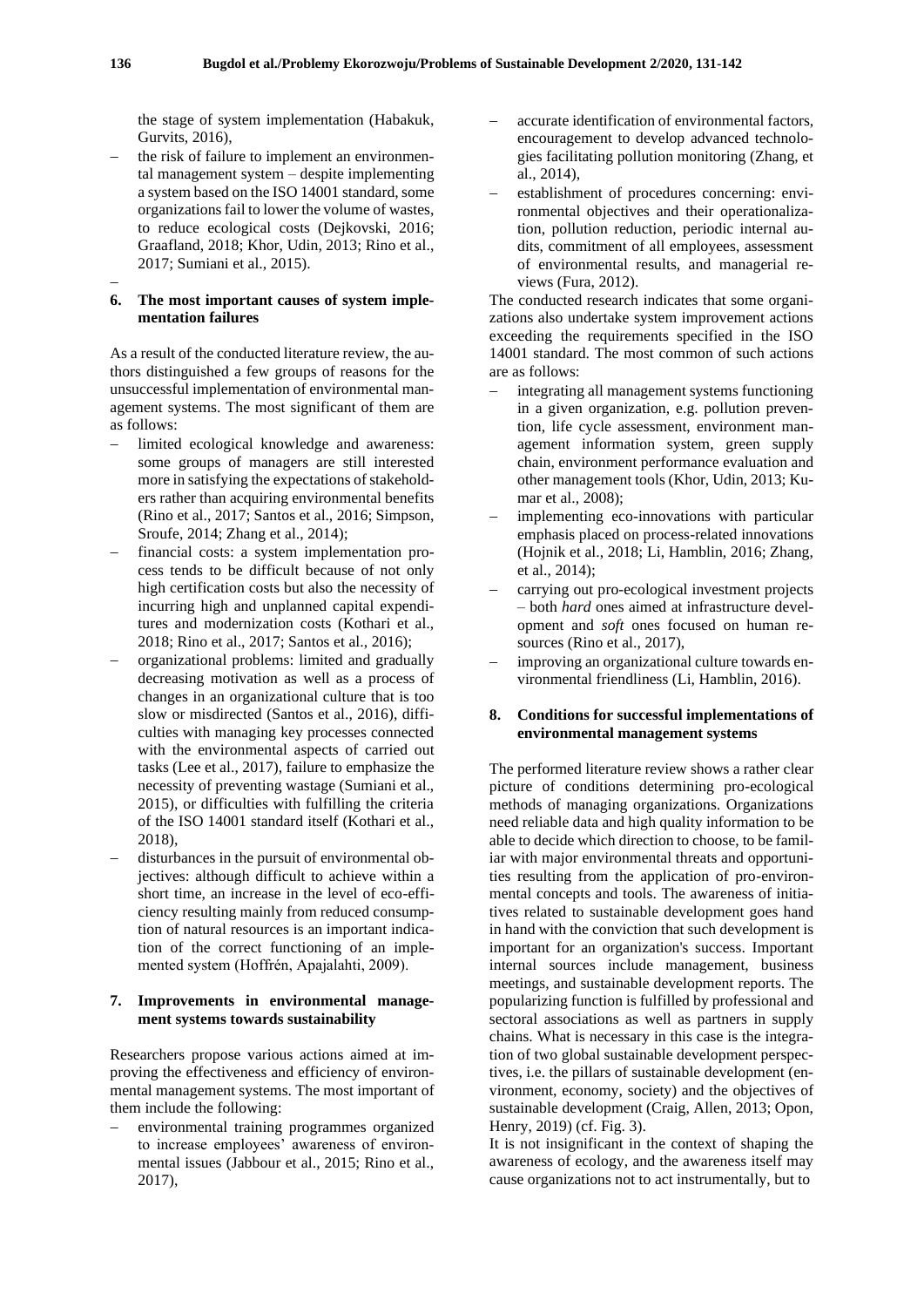

Figure 3. The pillars of sustainable development and the types of governance as target systems, source: the authors' own work based on (Borys, 2011)

pursue environmental management with a deep conviction about its rightness, effectiveness and efficiency, and also taking into consideration ethical principles (Schuler et al., 2017).

Describing actions undertaken by business enterprises, researchers should clearly distinguish between an instrumental understanding of sustainable development and an understanding recognizing the importance of sustainable behaviours, for example sustainable consumption of natural resources, the protection of the environment and its preservation for future generations, from the perspective based on the law and deep ecology, the latter appearing to be highly disputable. As Schuler et al. (2017) are correct to note, the current scientific discourse on sustainable development management, which is reflected in environmental management, in principle favours an instrumental approach towards sustainable development.

This is so because sustainable business practices are usually perceived as egocentric, i.e. based on a hard variety of anthropocentrism, and are conceptualized as a manner of achieving a competitive advantage. However, there is great demand for the ethical management of sustainable development of an organization, including for the appreciation of the autotelic value of nature (Rogall, 2010). Thus, people managing organizations have to be aware of benefits brought about by a closed circle economy (Jain et al., 2018) and well-functioning supply chains (Chen-Lung, Chwen, 2007; Dai et al., 2017).

If pro-environmental awareness is to increase, ordinary training events or allocation of responsibilities as recommended by the ISO 14001 standard no longer suffice. What should be followed is the principles of green human resources management (Ahmad, Shoeb, 2015; Sardana et al., 2018).

The public sector, including its institutions in both the subjective and objective meanings, also has an

instrumental role to play. Legal regulations need to be coherent, and entities responsible for their enforcement – effective (Liu et al., 2012; Silvestre et al., 2017). The concept of sustainable development requires holistic solutions comprising not only environmental practices, including an environmental management system, but also government policies, including a public procurement system. Various institutions often introduce their own regulations whose goal is to prevent events hazardous for the environment such as environmental breakdowns. They are to protect the environment, people and infrastructure. Enterprises use such recommended practices as a foundation for their management systems. However, various research and business practices show that these regulations lack uniformity. Another major problem is the ineffective enforcement of existing legal and normative requirements. For example, the subject matter of a certain analysis was environmental management practices followed by various organizations in Brazil, Russia, India, China and the RSA (BRICS) in the years 2011-2015. It turned out that China, India, the Republic of South Africa, and Brazil examine solutions in the area of CO2 emission, while China, India and Brazil focus on water supply and water quality issues, regulatory standards for environmental management, and management practices related to green chain management (Pinto et al., 2018). An analysis of the results of the research conducted by the cited authors resulted in the following conclusion: the greater the importance of sustainable development in a given country, the greater the tendency towards presenting and publishing data on environmental management practices. This thesis explains why China, India, and Brazil tend to present papers on the subject of environmental management, while Russia and the Republic of South Africa are not able to follow this trend because of their weaker commitment to environmental protection.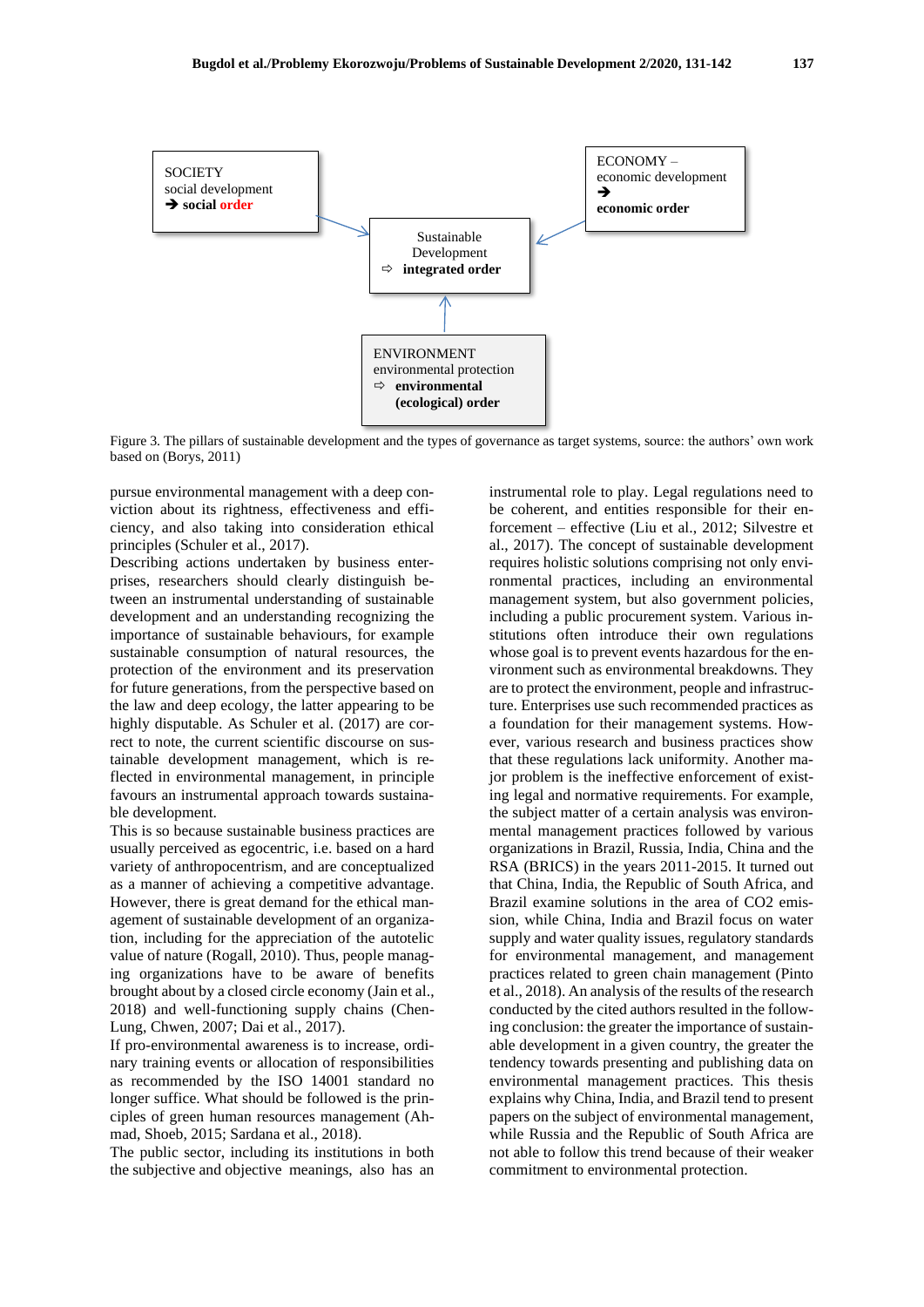### **9. Identified research gaps and recommended directions of further research**

Looking into the motives and conditions for the implementation of environmental management systems, the authors noticed that two important aspects had not been addressed in previous research, namely relations with the environment and a dynamic approach to an organization. In fact, some research projects concerned relations between business enterprises and consumers in the context of examining their needs and expectations (e.g. Huang et al., 2011), but what was completely disregarded was the important topic of more and more businesses shaping their customers' consumption needs.

All published research results were of a cross-section character, thus they did not take into consideration change occurring in enterprises over time. Such a static approach to organizations is not sufficient in the context of examining the significance of environmental management systems for the implementation of sustainable development, which, by its nature, is a long lasting process. Furthermore, as Deming (1982) claimed, prospects for the continued existence of enterprises influence the ways in which employees are treated and the environment is protected. In general, businesses with short term perspectives are usually not interested in taking care of the environment or, with respect to management systems, exceeding the requirements of the 14001 standard, focusing exclusively on actions that are provided for in legal regulations.

The analysis of the conditions for the implementation of environmental management systems also showed that such systems were objects of interests of the following three types of entities: large industrial enterprises, small businesses with large revenues, and firms functioning as links within complex supply chains that are usually obliged to use such systems. At present, however, experts discuss to what extent formal management tools such as environmental reporting or ISO 14001 certification are appropriate for small and middle-sized enterprises. Some publications imply that such systems are not appropriate for this group of business entities, which seems to be a disputable argument. Research carried out by Graafland and Smid (2016) showed that only one in four small and middle-sized enterprises established goals oriented towards improving the condition of the environment.

Research on the advantages of implementing an environmental management system indicates mainly economic, particularly financial, and environmental advantages. Obviously, the introduction of process monitoring, environmental aspect identification, internal audits or environmental reviews favour the better protection of the environment. However, the dominant influence on the acquisition of advantages by an enterprise is its practice of establishing environmental objectives. Criterion 6.2.1 of the ISO

14001 standard points out the necessity of establishing such objectives. They are to be measurable, consistent with a strategy, communicated, and, if necessary, updated. In practice, however, there are many attempts to spread obvious environmental objectives over time. In fact, managers often do not want to achieve them, being exclusively interested in *satisfying auditors*.

Another problem requiring further attention and research is networking. Graafland (2018) wrote that previous research had disregarded possible mediators thanks to which environmental management systems based on the ISO 14001 standard could have a positive indirect influence on ecological results. ISO 14001 certification stimulates participation in external environmental networks, and such networks generate a positive impact on the ecological results of their participants.

The third noticeable issue in the area of advantages is that of an external context. Some previous research indicates the necessity of strategic environmental management (Taherdangkoo et al., 2017; Dai et al., 2017). The standard introduced in 2015 provides for the necessity of identifying the external context of an organization in the processes of system implementation and improvement. This requirement was not included in the previous standard adopted in 2008. Thus, the following questions arise: To what extent is an identification of an external context correct? Are the results of examining an external context taken into consideration in the formulation of environmental objectives?

Another important research gap seems to be related to the fact that the causes of failures in the implementation of environmental systems analysed so far are mainly of a secondary character. Proposals for new research directions within the context of the causes of failures in the implementation of environmental management systems are presented in Table 1.

In the authors' opinion, the knowledge of improvements made in environmental management systems should be supplemented with a few additional aspects. One of them is the role of an organizational culture in a system improvement process. Some research indicates a considerable importance of this role in the processes of not only the implementation but also maintenance and continuous improvement of environmental systems (Neves et al., 2017).

In the authors' opinion more attention should be placed on the effectiveness of integrated audits and environmental reviews, e.g. with respect to the criterion of employee participation. This is so because one of the current discussions aims to determine to what extent integrated (quality, environment, OHS) systems are more effective than non-integrated ones, but there is not enough knowledge of the effectiveness of audits themselves. The current state of knowledge allows the supposition that too many criteria taken into account in an audit hinder the process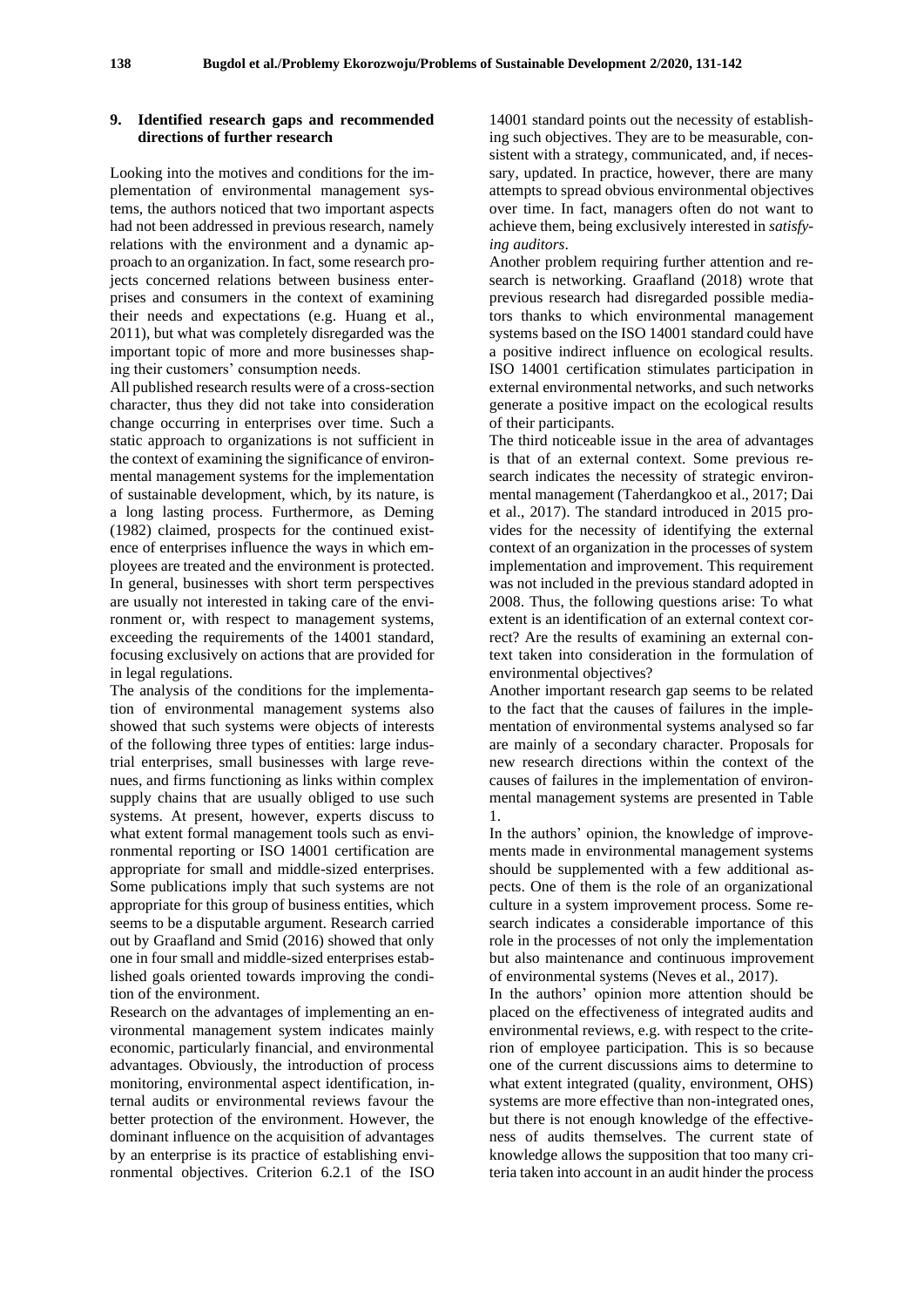| <b>Organizational systems</b>                                                                                                                                                                                                                                    | <b>Primary causes</b>                                                                                                                                                                                                                                                                                                                                                                                                                                                                                                                                                                                                     | <b>Comments</b>                                                                                                                                                                                                                                                                                                                                                                                        |
|------------------------------------------------------------------------------------------------------------------------------------------------------------------------------------------------------------------------------------------------------------------|---------------------------------------------------------------------------------------------------------------------------------------------------------------------------------------------------------------------------------------------------------------------------------------------------------------------------------------------------------------------------------------------------------------------------------------------------------------------------------------------------------------------------------------------------------------------------------------------------------------------------|--------------------------------------------------------------------------------------------------------------------------------------------------------------------------------------------------------------------------------------------------------------------------------------------------------------------------------------------------------------------------------------------------------|
| An organization's social system: the<br>lack of ecological knowledge and<br>awareness as well as motivation (San-<br>tos et al., 2016; Rino et al., 2017)                                                                                                        | Causes having their roots in im-<br>1.<br>proper people management pro-<br>cesses (e.g. the lack of<br>knowledge may entail wrong<br>competence assessments, inade-<br>quate training methods, or the<br>lack of any training activities).<br>2.<br>Causes rooted in the quality of<br>interactions (e.g. a sense of fear<br>hinders knowledge sharing pro-<br>cesses).<br>3.<br>Structural causes (e.g. exces-<br>sively complex functional struc-<br>tures hinder knowledge sharing<br>processes).<br>4.<br>Systemic causes (in particular the<br>lack of solutions concerning the<br>shaping of ecological awareness). | 1.<br>Various modifying training pro-<br>grammes tend to be ineffective.<br>2.<br>The problem is the quality of<br>knowledge rather than knowledge<br>sharing.<br>3.<br>Awareness is also a criterion in<br>the ISO 14001 standard itself,<br>item 7.3.                                                                                                                                                |
| An organization's economic system:<br>high costs of certification, costs re-<br>lated to possible modernization or in-<br>vestment projects (Kothari et al.,<br>2018; Rino et al., 2017; Santos et al.,<br>2016).                                                | 1.<br>Causes rooted in technology (e.g.<br>impossibility of technology re-<br>placement; obsolete machinery).<br>2.<br>Causes rooted in the external<br>context (e.g. a market situation<br>that makes it impossible to gener-<br>ate necessary profits; the lack of<br>knowledge of technological de-<br>velopment; the lack of forecasts<br>concerning customer needs and<br>expectations).<br>3.<br>Causes rooted in value systems<br>(e.g. a low level of business trust<br>hindering investment processes).                                                                                                          | The mentioned secondary causes are<br>less significant because:<br>Certification costs are falling be-<br>1.<br>cause of the increasing number of<br>entities offering certification.<br>2.<br>A certificate confirms only that<br>an enterprise has undertaken to<br>improve its system continuously<br>and complies with all legal re-<br>quirements. The duration of the<br>process is not limited. |
| An organizational system: the lack of<br>a systemic approach, the failure to em-<br>phasize the prevention of wastage,<br>problems with achieving eco-effi-<br>ciency (Hoffrén et al., 2009; Kothari<br>et al., 2018; Lee et al., 2017; Sumiani<br>et al., 2015) | 1.<br>Causes connected with the lack<br>of knowledge leading to the in-<br>correct identification of key pro-<br>cesses as well as errors in opera-<br>tional control and the identifica-<br>tion of environmental aspects.<br>2.<br>Causes rooted in process meas-<br>urement errors, ineffective moni-<br>toring, or failure to carry out nec-<br>essary analyses and measure-<br>ments.                                                                                                                                                                                                                                | Secondary causes can be eliminated<br>by aligning environmental manage-<br>ment systems with lean management<br>principles.                                                                                                                                                                                                                                                                            |
| Technological systems: the lack of ad-<br>equate computer support tools (Zhang<br>et al., 2014)                                                                                                                                                                  | The lack of the integration of dis-<br>1.<br>tributed databases.<br>2.<br>The improper integration of ex-<br>isting management systems.<br>3.<br>The wrong identification of key<br>measuring points.                                                                                                                                                                                                                                                                                                                                                                                                                     | The lack of the integration of distrib-<br>uted databases causes also the appear-<br>ance of the aforementioned problems<br>in the social system.                                                                                                                                                                                                                                                      |

Table 1. The primary and secondary causes of failures in the implementation of environmental management systems

of looking for evidence. Another pertinent question is whether reviews characterized by a high level of employee participation are more effective than those of a closed nature in which only top managers participate.

The role of supervisory bodies in controlling improvement processes, for example an assessment of an objectives achievement level or environmental indexes by a supervisory board, is another open research problem. The research conducted by Roxas and Coetzer (2012) has shown that an institutional

environment influences managers' behaviours. Nevertheless, the exercise of corporate governance exerts a profound impact on the improvement of environmental management systems.

The last proposed research theme in this area is the competence level of external auditors and the influence of identified irregularities and provided recommendations on system improvement. In practice, there are different qualification criteria for auditors and different accreditation levels of certification bodies. Thus, relations between an auditor and an or-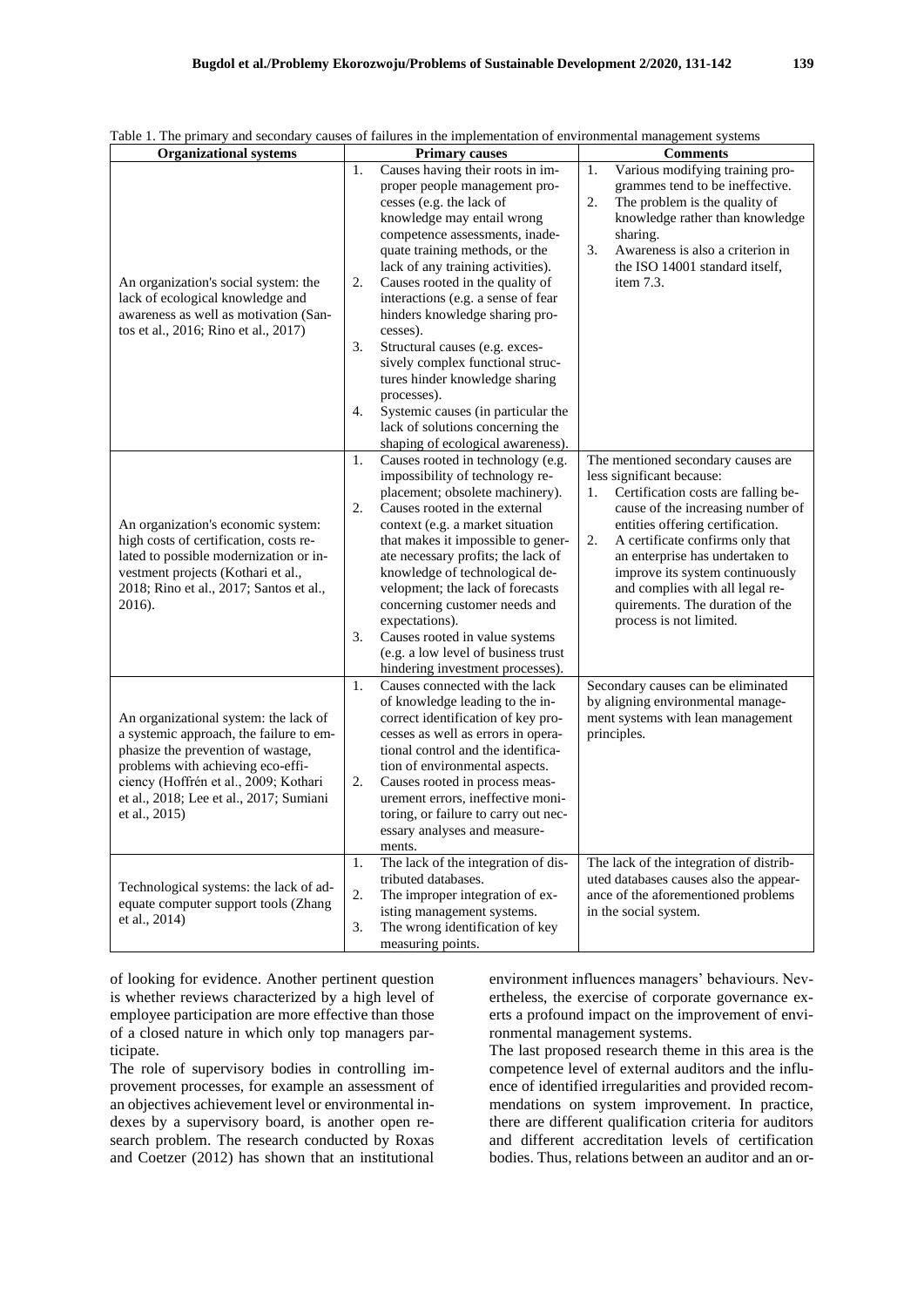

Figure 4. The place of environmental issues and ethics in the structure of integrated responsibility, source: the authors' own work based on (Borys, 2011)

ganization in the context of auditors' various interests and competencies also deserve in-depth empirical research.

With respect to conditions for a successful implementation of an environmental management system, attention should be paid to a few, often ignored, issues. One of them is a specific informational dilemma. On the one hand, the improvement of ecological awareness is facilitated environmental reporting (Craig, Allen, 2013), but on the other hand, it is usually accompanied by increasing concerns about possible leaks of precious knowledge, mainly that of a technological character. Analyses of environmental policies followed by business enterprises often indicate that the higher the level of technological advancement, the stronger the tendency to treat environmental objectives as classified.

Ethical environmental management should also be considered as an important research problem. This problem is closely connected with the scope of an organization's perceived responsibility and the function of ethical responsibility. One of the proposals concerning its integration with the other types of responsibility, including environmental responsibility, is *Integrated Corporate Responsibility* (Borys, 2011) (cf. Fig. 4).

The results of the authors' previous research (Bugdol et al., 2019) show that environmental behaviours are strongly influenced by appropriate leadership based on ethical values. Employees often follow and imitate their leaders, whose ethical attitudes sometimes have a greater influence on stakeholders than formal environmental management systems.

What also deserves special attention is the (intentional and non-intentional) causes of the growing interest in a closed circle economy. Observations conducted by the authors indicate that this interest results also from a sense of job insecurity or a threat of bad financial results. Looking for various ways of process optimization, insecure management boards

sometimes conclude that the only means of cost reduction is to introduce the principles of a closed circle economy.

Organizational games played among the participants of green supply chains may also constitute an interesting topic of potential future research. It is true that green supply chains are an increasingly popular research area (Ibrahim et al., 2019), but what tends to be disregarded in this process is inter-organizational relations connected, for example, with different interests and goals.

The last recommended research direction is the practices of green human resources management. The ISO 14001 standard contains relatively many criteria applicable to human management practices, e.g. responsibility, awareness, communication, or competencies. But there is a lack of research focusing on the influence of systems on the practice of green human resources.

### **10. Conclusions**

partners.

Changes occurring in the natural environment are so serious and their dynamics is so great that what should be expected is the further intensification of actions aimed at building a sustainable society that harmonizes its behaviours in the economic, environmental, and social spheres. A considerable part of such actions has to be performed at the microeconomic level – in organizations responsible for the majority of the current environmental problems. It seems that among all tools used currently in organizations to introduce the principles of sustainable development, environmental management systems are the most comprehensive and hence effective. Such systems can contribute to the shaping of pro-environmental behaviours in various groups of stakeholders such as employees, customers, or business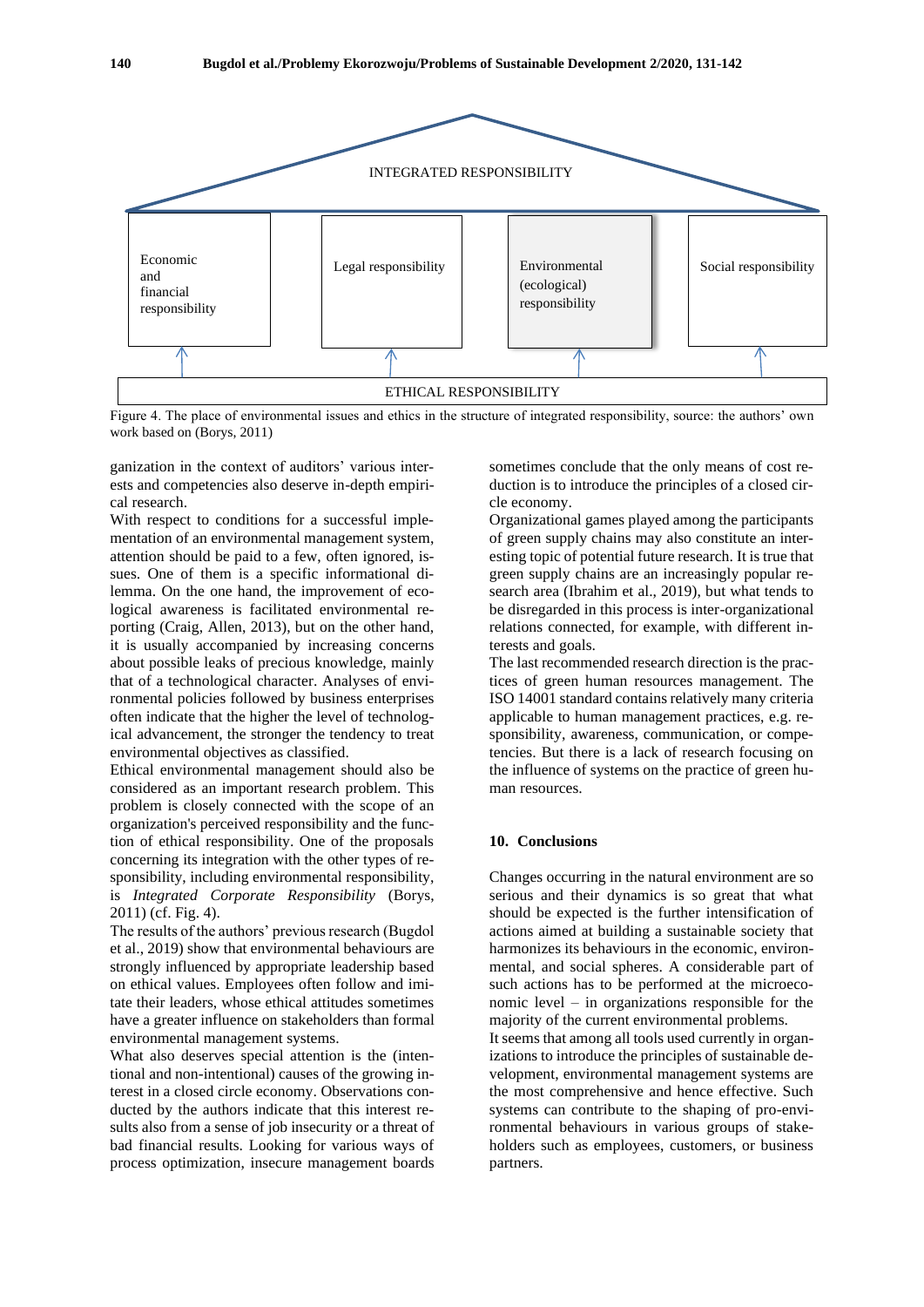Nevertheless, it should be remembered that besides many indisputable advantages resulting from the implementation of environmental management systems in organizations, there also occur some threats, including one of a failed implementation. This is first of all the result of limited ecological knowledge and awareness, unplanned and often high costs of system implementation and maintenance, various organizational problems, and disturbances in the pursuit of environmental objectives. Therefore, great importance should be attached to actions aimed at improving the effectiveness and efficiency of systems, both those provided for in the ISO 14001 standard and those exceeding its requirements.

It is also necessary to conduct further in-depth, particularly empirical, research of not only a cross-section (a static approach) but also continuous (a dynamic approach) character. It is problems resulting from limited ecological knowledge and awareness that seem to be the key barrier to both improving management systems and implementing the concept of sustainable development in contemporary organizations. In pursuing the goals of this concept, a vital, but still underestimated, role is to be played by environmental management systems.

#### **References**

- 1. ADAMCZYK J., 2001, *Koncepcja zrównoważonego rozwoju w zarządzaniu przedsiębiorstwem*, AE, Kraków.
- 2. AHMAD S., 2015, Green Human Resource Management: Policies and practices, in: *Cogent Business & Management*, 2(1), p. 13.
- 3. ARENA M., AZZONE G., PLATTI M., 2012, ISO14001: Motivations and benefits in the Italian metal industry, in: *International Journal of Engineering Business Management*, 4(2), p. 1-9.
- 4. BOROŃ S., KOSIEK T., 2019, Total sustainability management. Describing the conditions, requirements and application of sustainability management, in: *Management Systems in Production Engineering*, 27(2), p. 110- 118.
- 5. BORYS T., 2011, Sustainable development How to recognize integrated order, in: *Problemy Ekorozwoju/ Problems of Sustainable Development*, 6(2), p. 75-81.
- 6. BORYS T., BORYS G., 2011, Zintegrowana odpowiedzialność biznesu, in: *Ekologiczne uwarunkowania rozwoju gospodarki oraz przedsiębiorstw*, ed. Famielec J., Uniwersytet Ekonomiczny, Kraków, p. 65-80.
- 7. BUGDOL M., PUCIATO D., BORYS T., 2019, Zachowania prośrodowiskowe w hotelach w kontekście zrównoważonego rozwoju turystyki – bariery i rekomendacje dla dalszych badań, in: *Problemy Ekorozwoju/ Problems of Sustainable Development*, 14(2), p. 157-170.
- 8. CHEN-LUNG Y., CHWEN S., 2007, Achieving supply chain environment management: an exploratory study, in: *International Journal of Technology Management*, 40(1-3), p. 131-56.
- CRAIG C., ALLEN M., 2013, Sustainability information sources: employee knowledge, perceptions, and learning, in: *Journal of Communication Management*, 17(4), p. 292-307.
- 10. CRASWELL J., 2013, *Projektowanie badań naukowych*, Uniwersytet Jagielloński, Kraków.
- 11. DAI J., CANTOR D., MONTABON F., 2017, Examining corporate environmental proactivity and operational

performance: A strategy-structure-capabilities-performance perspective within a green context, in: *International Journal of Production Economics*, 193, p. 272-80.

- 12. DEJKOVSKI N., 2016, Assessing the environmental performance of construction materials testing using EMS: An Australian study, in: *Waste Management*, 56, p. 359-366.
- 13. DEMING W., 1982, *Out of the Crisis*, MIT Press, Cambridge.
- 14. EASTERBY-SMITH M., THORNE R., JACKSON P., 2015, *Management and business research*, Sage, Los Angeles-Singapore.
- 15. FURA B., 2012, Influence of ISO 14001 system adoption on the performance of the Podkarpackie voivodeship enterprises, in: *Research Papers of the Wroclaw University of Economics*, 265, p. 126-135.
- 16. GRAAFLAND J., 2018, Ecological impacts of the ISO14001 certification of small and medium sized enterprises in Europe and the mediating role of networks, in: *Journal of Cleaner Production*, 174, p. 273-282.
- 17. GRAAFLAND J., SMID H., 2016, Environmental impacts of SMEs and the effects of formal management tools: Evidence from EU's largest survey, in: *Corporate Social Responsibility & Environmental Management*, 23(5), p. 297-307.
- 18. HABAKUK T., GURVITS N., 2016, Environmental management in European Union: Survey of ISO 14001 Certified Estonian Companies, in: *European Integration Studies*, 10, p. 81-89.
- 19. HOJNIK J., RUZZIER M., MANOLOVA T., 2018, Internationalization and economic performance: The mediating role of eco-innovation, in: *Journal of Cleaner Production*, 171, p. 1312-1323.
- 20. HOFFRÉN J., APAJALAHTI E., 2009, Emergent ecoefficiency paradigm in corporate environment management, in: *Sustainable Development*, 17(4), p. 233-243.
- 21. HUANG M., RUST R., 2011, Sustainability and consumption, in: *Journal of the Academy of Marketing Science*, 39(1), p. 40-54.
- 22. IBRAHIM I., SUNDRAM V., OMAR E., YUSOFF N., AMER A., 2019, The determinant factors of green practices adoption for logistics companies in Malaysia. A case study of PKT Logistics Group, in: *Journal of Emerging Economies & Islamic Research*, 7(1), p. 14- 23.
- 23. IPCC, 2019, *Special Report Climate Change and Land*, Geneva.
- 24. JABBOUR C., 2015, Environmental training and environmental management maturity of Brazilian companies with ISO14001: empirical evidence, in: *Journal of Cleaner Production*, 96, p. 331-338.
- 25. JAIN S., JAIN N., METRI B., Strategic framework towards measuring a circular supply chain management, in: *Benchmarking: An International Journal*, 25(8), p. 3238-3252.
- 26. JOVANOVIC D., JANJIC V., 2018, Motives for, benefits from and accounting support to the ISO 14001 standard implementation, in: *Economic Horizons*, 20(1), p.  $25-41$
- 27. KAFEL P., SIKORA T., 2011, Integracja systemów zarządzania, in: *Problemy Jakości/Problems od Quality*, 8, p. 5.
- 28. KASSOLIS M., 2007, The diffusion of environmental management in Greece through rationalist approaches: driver or product of globalisation? in: *Journal of Cleaner Production*, 15(18), p. 1886-1893.
- 29. KHAIR M., KHAIRLIDA N., ERN L., MAZLIN M., TA G., 2018, Integrating responsible care into quality, environmental, health and safety management system: A strategy for Malaysian chemical industries, in: *Journal of Chemical Health & Safety*, 25(5), p. 10-18.